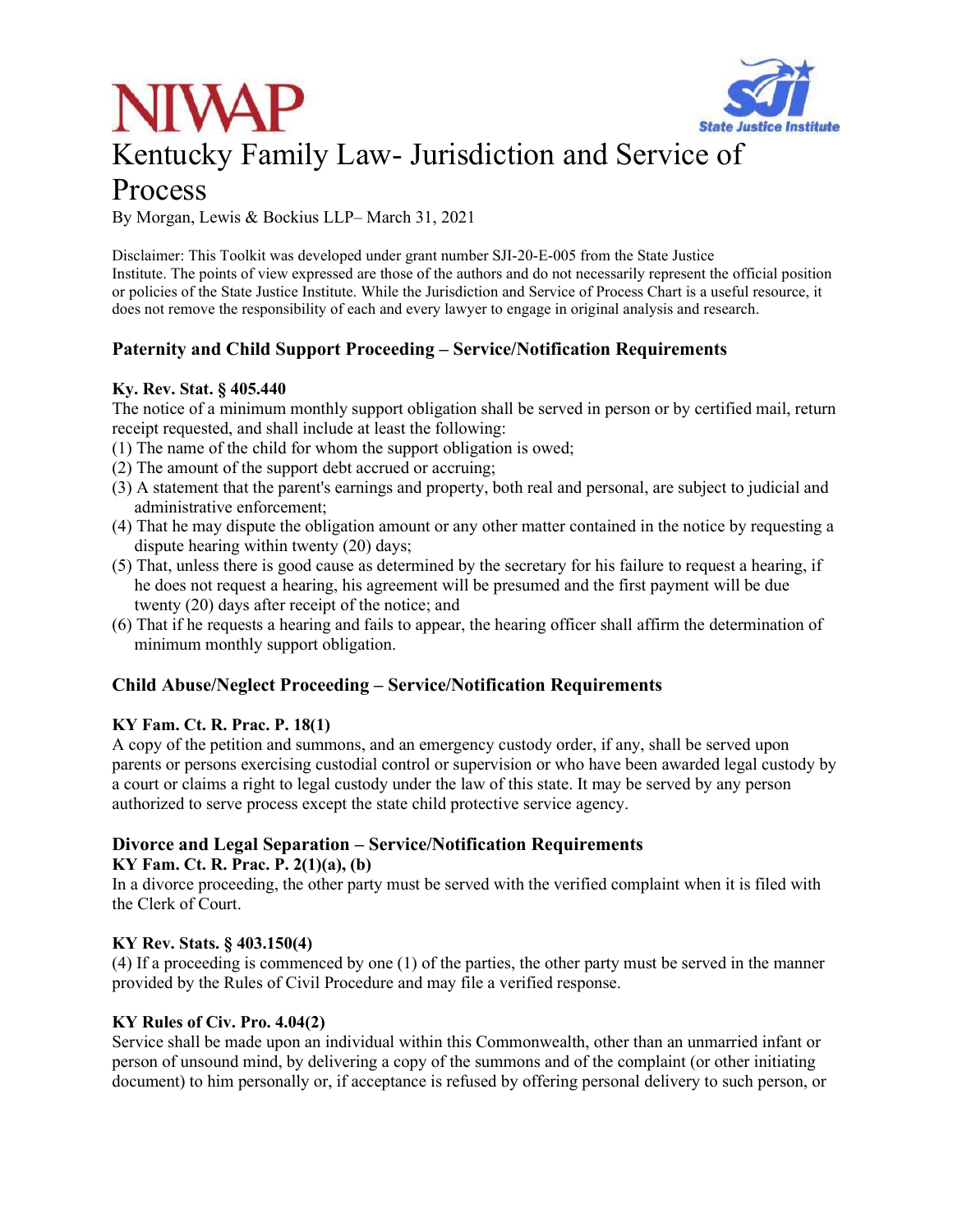



by delivering a copy of the summons and of the complaint (or other initiating document) to an agent authorized by appointment or by law to receive service of process for such individual.

## **Adoption Proceeding – Jurisdiction**

## **KY Ann. Stat. § 199.470 - Petition for Adoption of Child -- Parties -- Residence Requirement -- Approval of Secretary -- Exceptions**

(1) Any person who is eighteen (18) years of age and who is a resident of this state or who has resided in this state for twelve (12) months next before filing may file a petition for leave to adopt a child in the Circuit Court of the county in which the petitioner resides.

## **KY Ann. Stat. § 199.585 – Recognition of Foreign Adoptions**

(1) The Commonwealth of Kentucky shall recognize a decree, judgment, or final order of adoption issued by a court or other governmental authority with appropriate jurisdiction in a foreign country when the child to be adopted has been approved for United States citizenship, or as otherwise provided by federal law.

(2) Upon presentation of an original decree, judgment, or final

order of adoption issued by a court or other governmental authority with appropriate jurisdiction in a foreign country, the secretary or his or her designee shall issue, within thirty (30) days, a certified notice that the foreign adoption is registered in the Commonwealth of Kentucky. The secretary or his or her designee may require a translated copy if the original decree, judgment, or final order is not in English. The cabinet shall maintain all records and notices of foreign adoptions in a manner similar to other adoption records.

## **Paternity and Child Support Proceeding – Jurisdiction**

### **Ky. Rev. Stat. § 407.5205**

(1) A tribunal of this state that has issued a child support order consistent with the law of this state has and shall exercise continuing, exclusive jurisdiction to modify its child support order if the order is the controlling order and:

(a) At the time of the filing of a request for modification this

state is the residence of the obligor, the individual obligee, or the child for whose benefit the support order is issued; or

(b) Even if this state is not the residence of the obligor, the individual obligee, or the child for whose benefit the support order is issued, the parties consent in a record or in open court that the tribunal of this state may continue to exercise jurisdiction to modify its order.

(2) A tribunal of this state that has issued a child support order consistent with the law of this state may not exercise continuing, exclusive jurisdiction to modify the order if:

(a) All of the parties who are individuals file consent in a record with the tribunal of this state that a tribunal of another state that has jurisdiction over at least one (1) of the parties who is an individual or that is located in the state of residence of the child may modify the order and assume continuing, exclusive jurisdiction; or

(b) Its order is not the controlling order.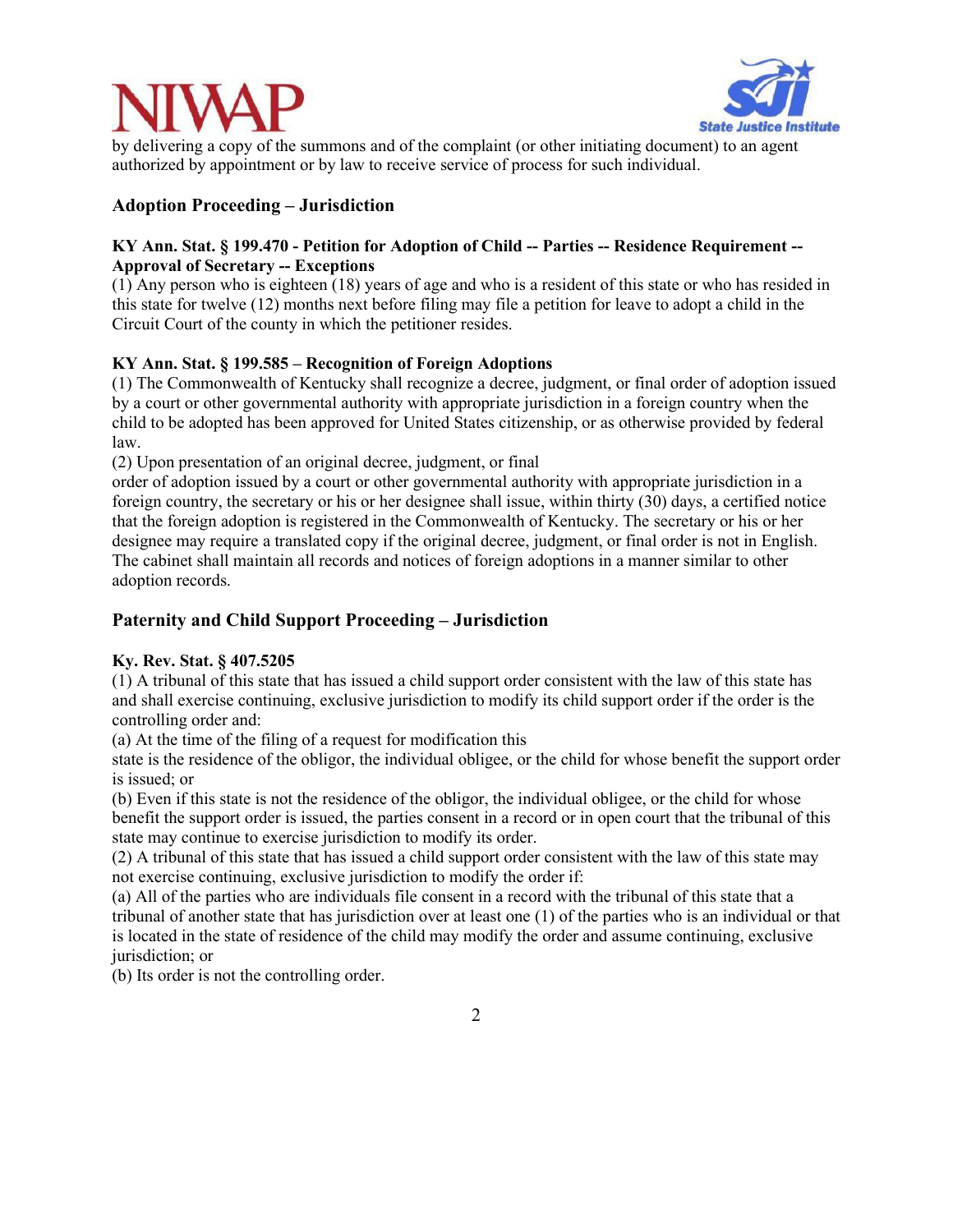



(3) If a tribunal of another state has issued a child support order pursuant to the provisions of the Uniform Interstate Family Support Act as provided inKRS 407.5101 to 407.5902 or a law substantially similar to KRS 407.5101 to 407.5902 which modifies a child support order of a tribunal of this state, tribunals of this state shall recognize the continuing, exclusive jurisdiction of the tribunal of the other state. (4) A tribunal of this state that lacks continuing, exclusive jurisdiction to modify a child support order may serve as an initiating tribunal to request a tribunal of another state to modify a support order issued in that state.

(5) A temporary support order issued ex parte or pending resolution of a jurisdictional conflict does not create continuing, exclusive jurisdiction in the issuing tribunal.

## **Adoption Proceeding – Service/Notification Requirements**

### **KY Ann. Stat. § 199.500 – Consent to Adoption**

(1) An adoption shall not be granted without the voluntary and informed consent, as defined in KRS 199.011, of the living parent or parents of a child born in lawful wedlock or the mother of the child born out of wedlock, or the father of the child born out of wedlock if paternity is established in a legal action or if an affidavit is filed stating that the affiant is the father of the child, except that the consent of the living parent or parents shall not be required if:

(a) The parent or parents have been adjudged mentally

disabled and the judgment shall have been in effect for not less than one (1) year prior to the filing of the petition for adoption; (b) The parental rights of the parents have been terminated under KRS Chapter 625; (c) The living parents are divorced and the parental rights of one (1) parent have been terminated under KRS Chapter 625 and consent has been given by the parent having custody and control of the child; or (d) The biological parent has not established parental rights as

required by KRS 625.065.

(2) A minor parent who is a party defendant may consent to an

adoption but a guardian ad litem for the parent shall be appointed.

(3) In the case of a child twelve (12) years of age or older, the

consent of the child shall be given in court. The court in its discretion may waive this requirement.

(4) Notwithstanding the provisions of subsection (1) of this section, an adoption may be granted without the consent of the biological living parents of a child if it is pleaded and proved as a part of the adoption proceedings that any of the provisions of KRS 625.090 exist with respect to the child.

(5) An adoption shall not be granted or a consent for adoption be held valid if the consent for adoption is given prior to seventy-two (72) hours after the birth of the child. A voluntary and informed consent may be taken at seventy-two (72) hours after the birth of the child and shall become final and irrevocable seventy-two (72) hours after it is signed.

### **KY Ann. Stat. § 625.040 – Petition**

(1) A petition for the voluntary termination of parental rights

shall be entitled "In the interest of.., a child." The petition may be filed by a parent or counsel when the appearance-waiver and consent-to-adopt forms are signed by the parent, counsel, and cabinet representative under the conditions described in KRS 625.041(3) and (4).

(2) The petition for the voluntary termination of parental rights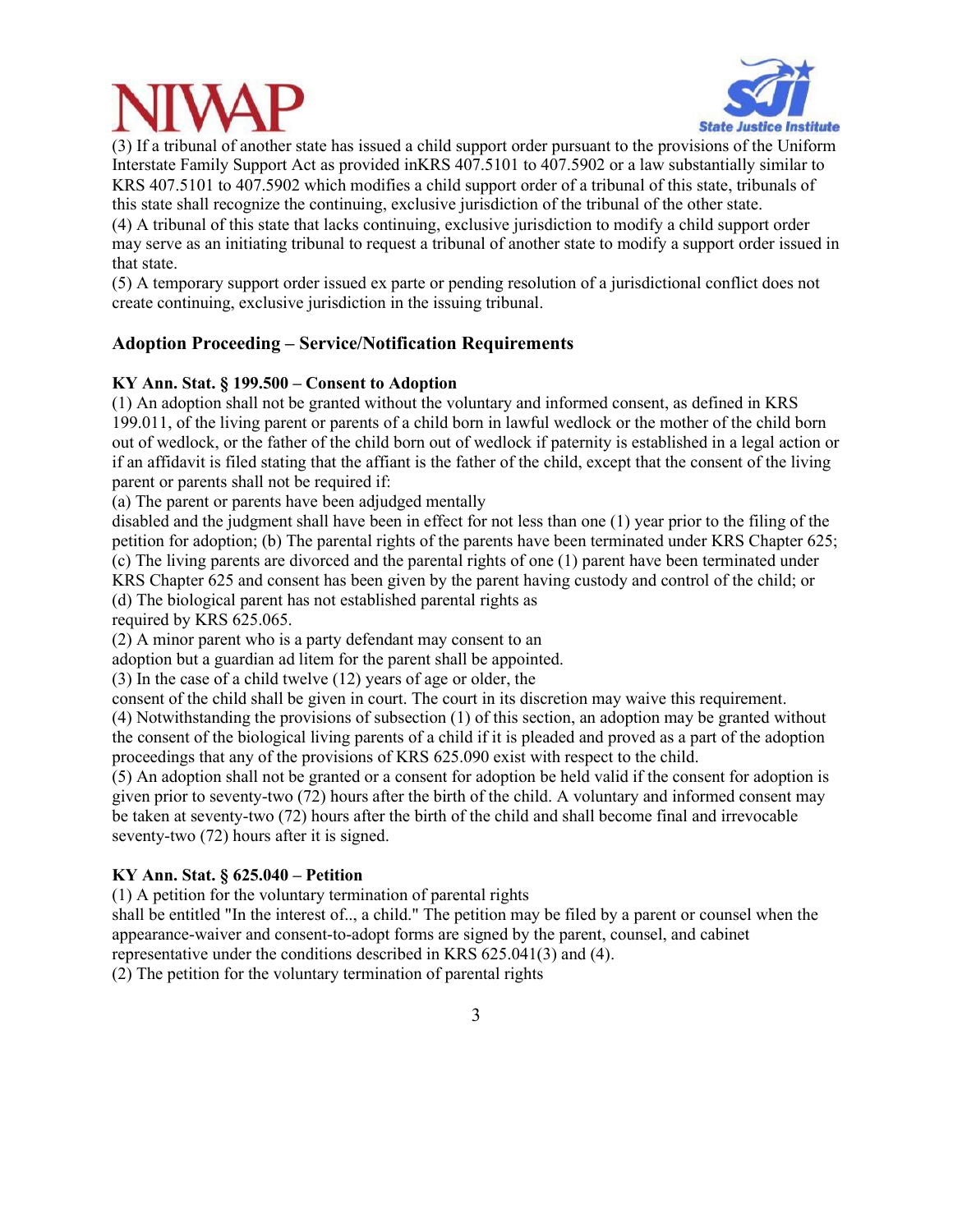



shall be filed in the Circuit Court of the judicial circuit where the petitioner or child resides or in the Circuit Court in the county in which juvenile court actions, if any, concerning the child have commenced, and shall be verified and contain the following:

(a) Name and place of residence of each petitioner;

(b) Name, sex, date of birth, and place of residence of the child; (c) Name and relationship of each petitioner to the child;

(d) A concise statement of the factual basis for the termination of parental rights;

(e) Name and address of the person or of the cabinet or authorized agency to which parental rights are sought to be transferred; and

(f) A statement that the person, cabinet, or authorized agency to whom custody is to be given has facilities available, is willing to receive the custody of the child, and the person, if not excepted by KRS

199.470(4), has applied for the written permission of the secretary or the secretary's designee for the child's placement. This provision shall not affect the right of a court to grant temporary custody under KRS 199.473.

(3) No petition may be filed under this chapter prior to three

(3) days after the birth of the child.

(4) Any petition filed pursuant to this section shall be fully

adjudicated and a final judgment shall be entered by the court within six (6) months of the filing of the petition.

## **KY Ann. Stat. § 199.470 – Petition for Adoption**

(1) Any person who is eighteen (18) years of age and who is a resident of this state or who has resided in this state for twelve (12) months next before filing may file a petition for leave to adopt a child in the Circuit Court of the county in which the petitioner resides.

(2) If the petitioner is married, the husband or wife shall join in

a petition for leave to adopt a child unless the petitioner is

married to a biological parent of the child to be adopted, except that if the court finds the requirement of a joint petition would serve to deny the child a suitable home, the requirement may be waived.

(3) If a child is placed for adoption by the cabinet, by an agency

licensed by the cabinet, or with written approval by the secretary of the cabinet, the petition may be filed at the time of placement. In all other adoptions, the petition shall not be filed until the child has resided continuously in the home of the petitioner for at least ninety (90) days immediately prior to the filing of the adoption petition.

(4) No petition for adoption shall be filed unless prior to the

filing of the petition the child sought to be adopted has been placed for adoption by a child-placing institution or agency, or by the cabinet, or the child has been placed with written approval of the secretary; but no approval shall be necessary in the case of:

(a) A child sought to be adopted by a blood relative, including a relative of half-blood, first cousin, aunt, uncle, nephew, niece, and a person of a preceding generation as denoted by prefixes of grand, great, or great-great; stepparent; step-sibling; or fictive kin; however, the court in its discretion may order a report in accordance with KRS 199.510 and a background check as provided in KRS 199.473(8);

(b) A child received by the proposed adopting parent or parents from an agency without this state with the written consent of the secretary;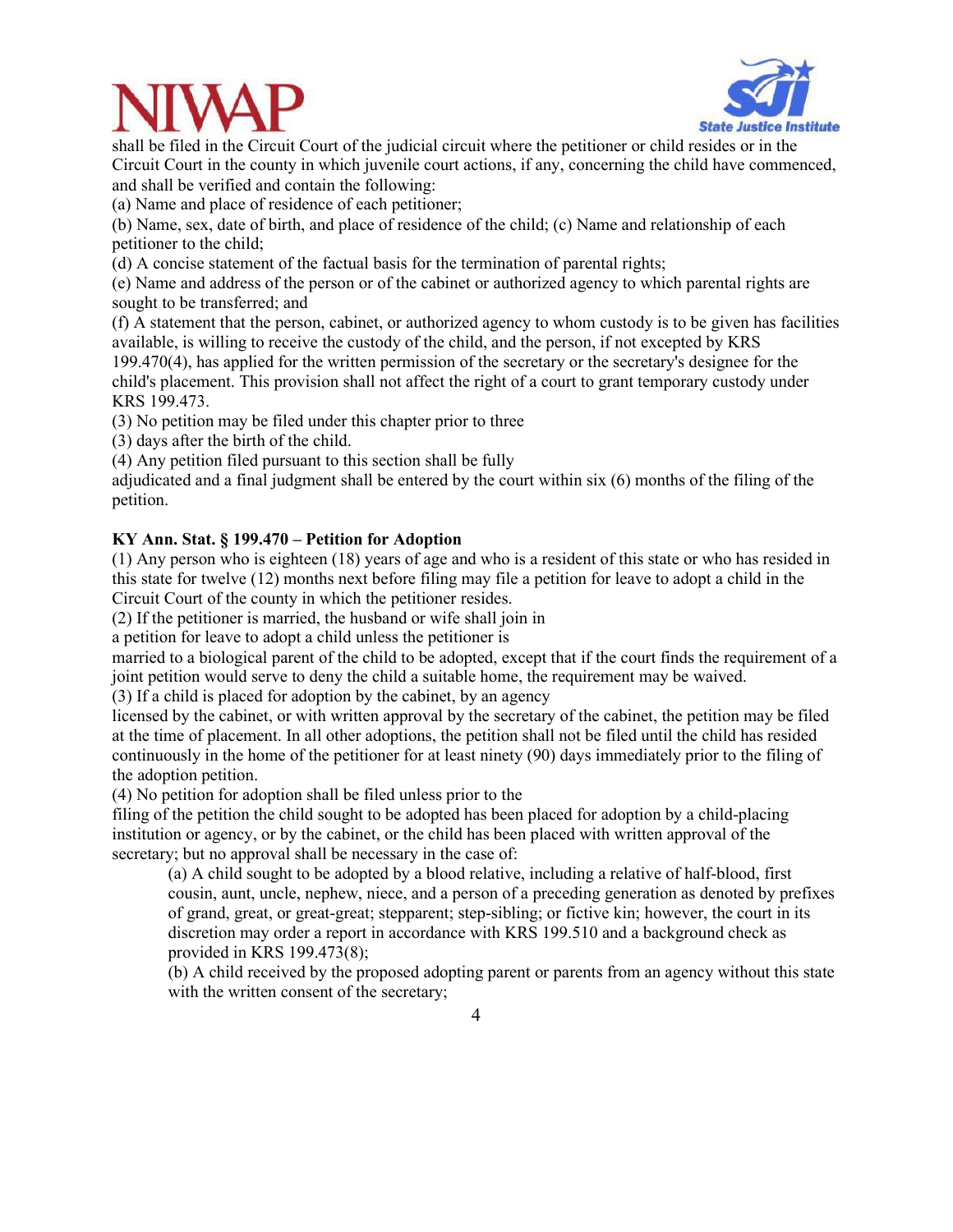



(c) A child adopted under the provisions of KRS 199.585(1); or (d) A child who has been approved under KRS Chapter 615.

## **KY Ann. Stat. § 199.585 – Recognition of Foreign Adoptions – When KRS 199.470 Petition Required**

(3) A petition for adoption under KRS 199.470 shall be required for a child born outside the United States without a decree, judgment, or final order of adoption issued by a court or other governmental authority with appropriate jurisdiction in a foreign country, or for any child born outside of the United States who does not qualify for United States citizenship upon entry into the United States.

## **Child Abuse/Neglect Proceeding – Jurisdiction**

### **KY Rev. Stats. § 620.027**

The District Court has jurisdiction, concurrent with that of the Circuit Court, to determine matters of child custody and visitation in cases that come before the District Court where the need for a permanent placement and custody order is established as set forth in this chapter. The District Court, in making these determinations, shall utilize the provisions of KRS Chapter 403 relating to child custody and visitation. In any case where the child is actually residing with a grandparent in a stable relationship, the court may recognize the grandparent as having the same standing as a parent for evaluating what custody arrangements are in the best interest of the child.

# **Domestic Violence– Service/Notification Requirements**

#### **KY Rev Stat § 403.735 – Access to Emergency Protective Orders**

(5) An order of protection issued under the provisions of KRS 403.715 to 403.785 shall become effective and binding on the respondent at the time of personal service or when the respondent is given notice of the existence and terms of the order by a peace officer or the court, whichever is earlier. After notice of the existence and terms of the order is given to the respondent, a peace officer or the court may enforce the terms of the order, and act immediately upon any violation of the order. After notice of the order, all reasonable efforts shall be made by the peace officer or the court to arrange for personal service of the order upon the respondent.

#### **KY Rev Stat § 403.740 – Emergency Protective Orders**

(5) The adverse party shall be personally served with a copy of the emergency protective order, a copy of the notice setting the full hearing, and a copy of the petition. Service may be made in the manner and by the persons authorized to serve subpoenas under the provisions of Rule 45.03 of the Rules of Civil Procedure. No service fee shall be assessed to the petitioner.

#### **KY Rev Stat § 403.745 – Hearing**

(3) The summons, together with a copy of the order fixing the date of the hearing and a copy of the petition shall be personally served upon the adverse party. Service may be made in the manner and by the persons authorized to serve subpoenas under the provisions of Rule 45.03 of the Rules of Civil Procedure.